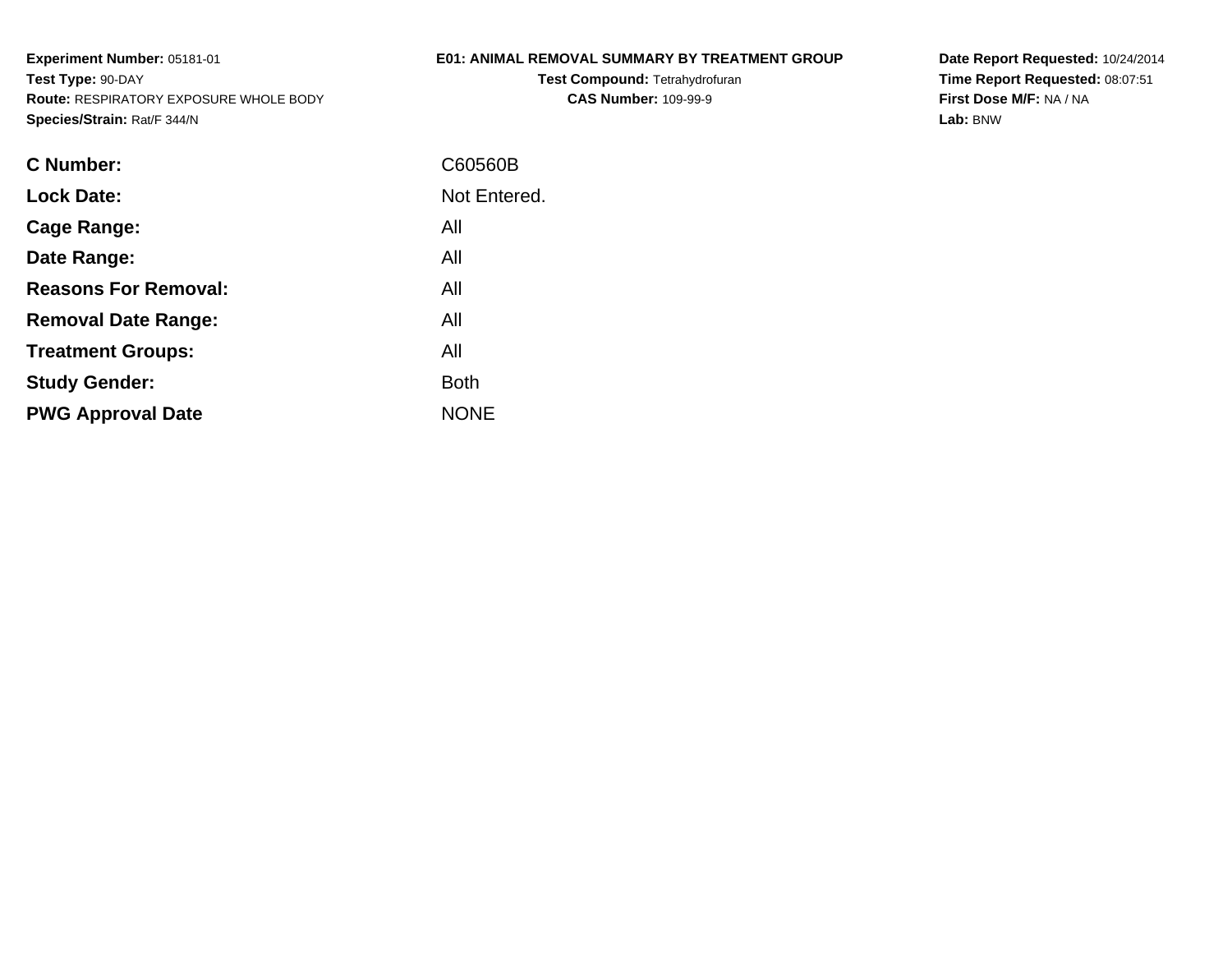# **E01: ANIMAL REMOVAL SUMMARY BY TREATMENT GROUP**

**Test Compound:** Tetrahydrofuran**CAS Number:** 109-99-9

**Date Report Requested:** 10/24/2014**Time Report Requested:** 08:07:51**First Dose M/F:** NA / NA**Lab:** BNW

#### **MALE**

| <b>TREATMENT</b> | Terminal<br><b>Sacrifice</b> |
|------------------|------------------------------|
| CONTROL          | 10                           |
| 66 PPM           | 10                           |
| 200 PPM          | 10                           |
| 600 PPM          | 10                           |
| 1800 PPM         | 10                           |
| 5000 PPM         | 10                           |
| <b>TOTAL</b>     | 60                           |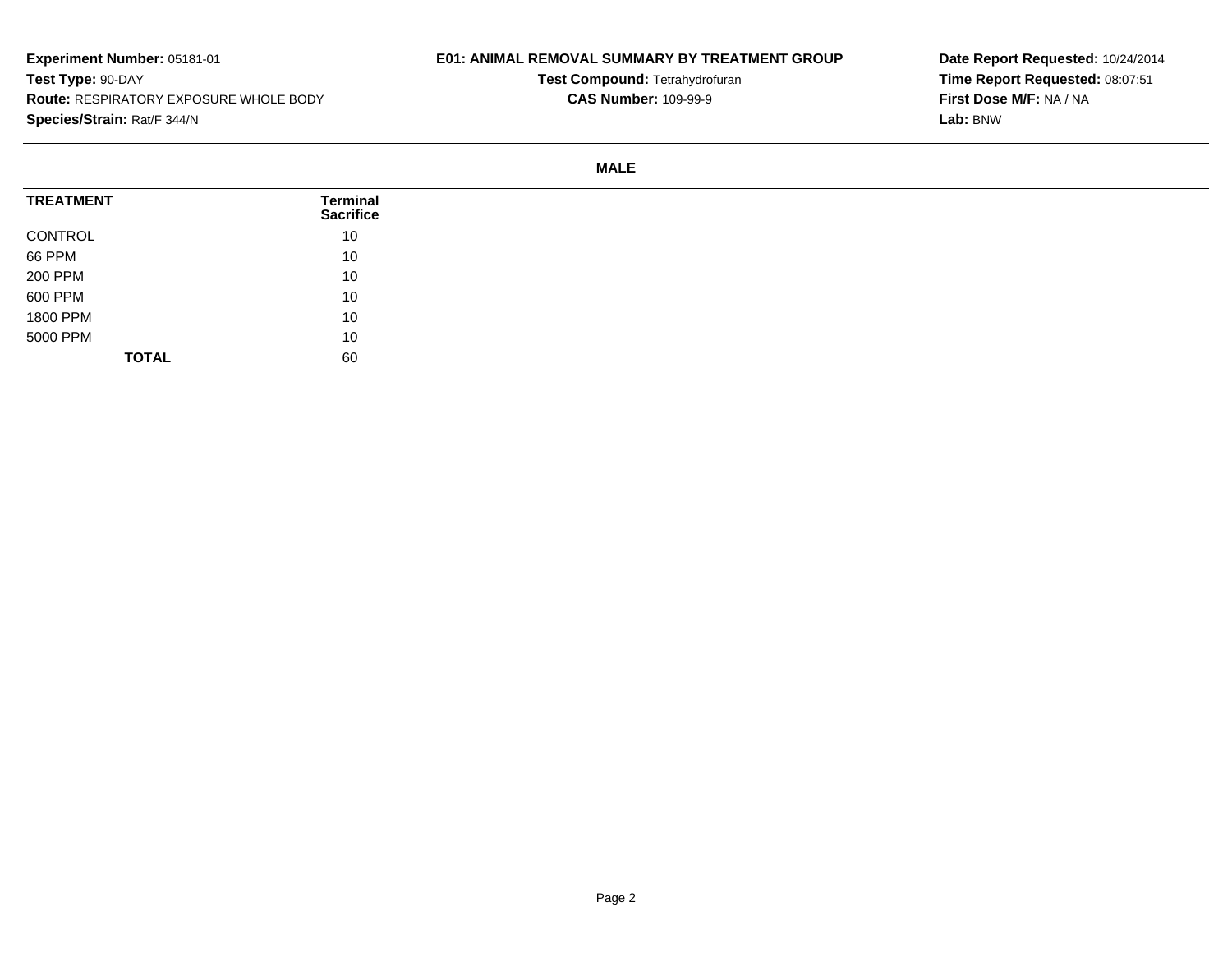### **E01: ANIMAL REMOVAL SUMMARY BY TREATMENT GROUP**

**Test Compound:** Tetrahydrofuran**CAS Number:** 109-99-9

\*\*\*END OF MALE DATA\*\*\*

**Date Report Requested:** 10/24/2014**Time Report Requested:** 08:07:51**First Dose M/F:** NA / NA**Lab:** BNW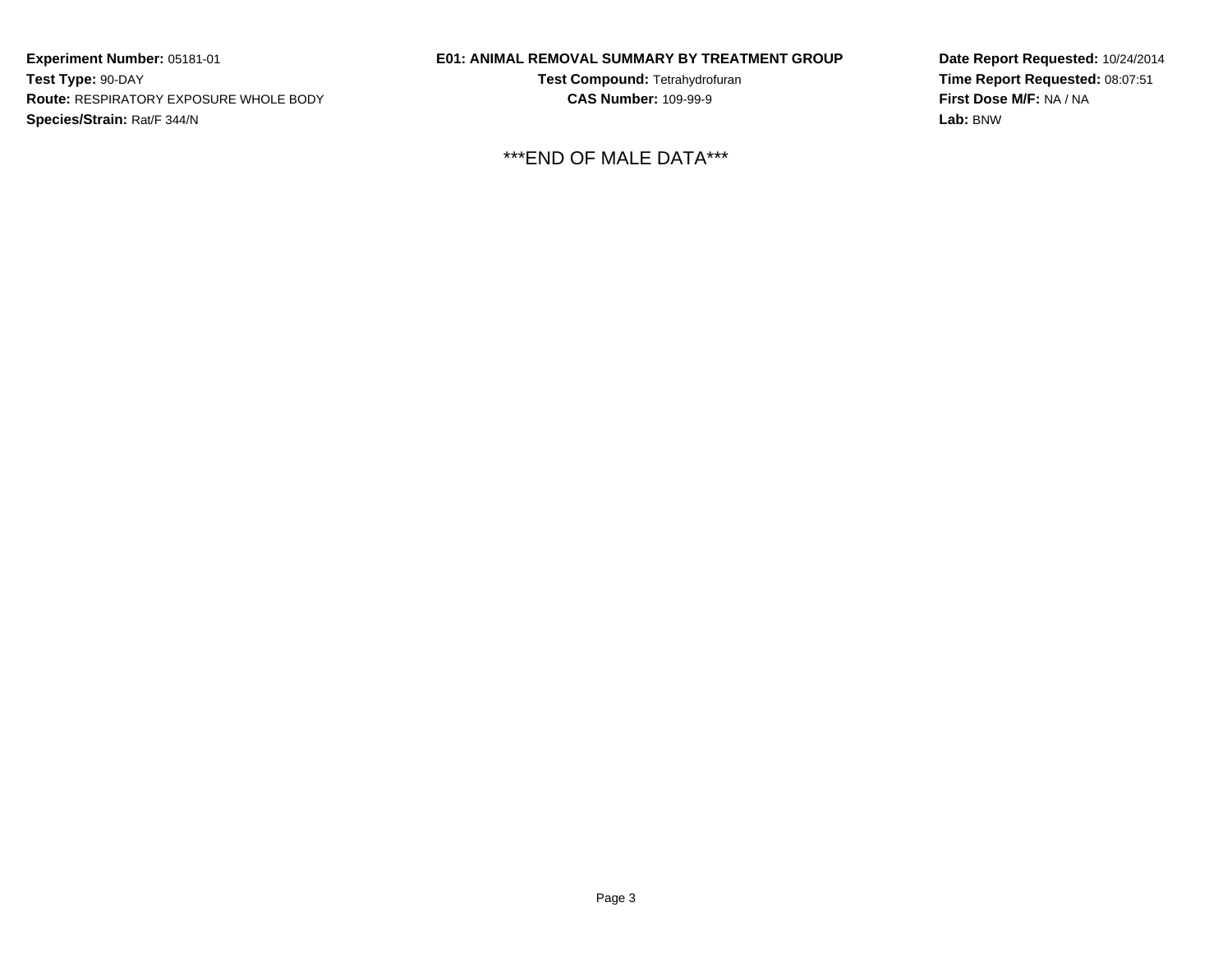# **E01: ANIMAL REMOVAL SUMMARY BY TREATMENT GROUP**

**Test Compound:** Tetrahydrofuran**CAS Number:** 109-99-9

**Date Report Requested:** 10/24/2014**Time Report Requested:** 08:07:51**First Dose M/F:** NA / NA**Lab:** BNW

#### **FEMALE**

| <b>TREATMENT</b> | Terminal<br><b>Sacrifice</b> |
|------------------|------------------------------|
| CONTROL          | 10                           |
| 66 PPM           | 10                           |
| 200 PPM          | 10                           |
| 600 PPM          | 10                           |
| 1800 PPM         | 10                           |
| 5000 PPM         | 10                           |
| <b>TOTAL</b>     | 60                           |